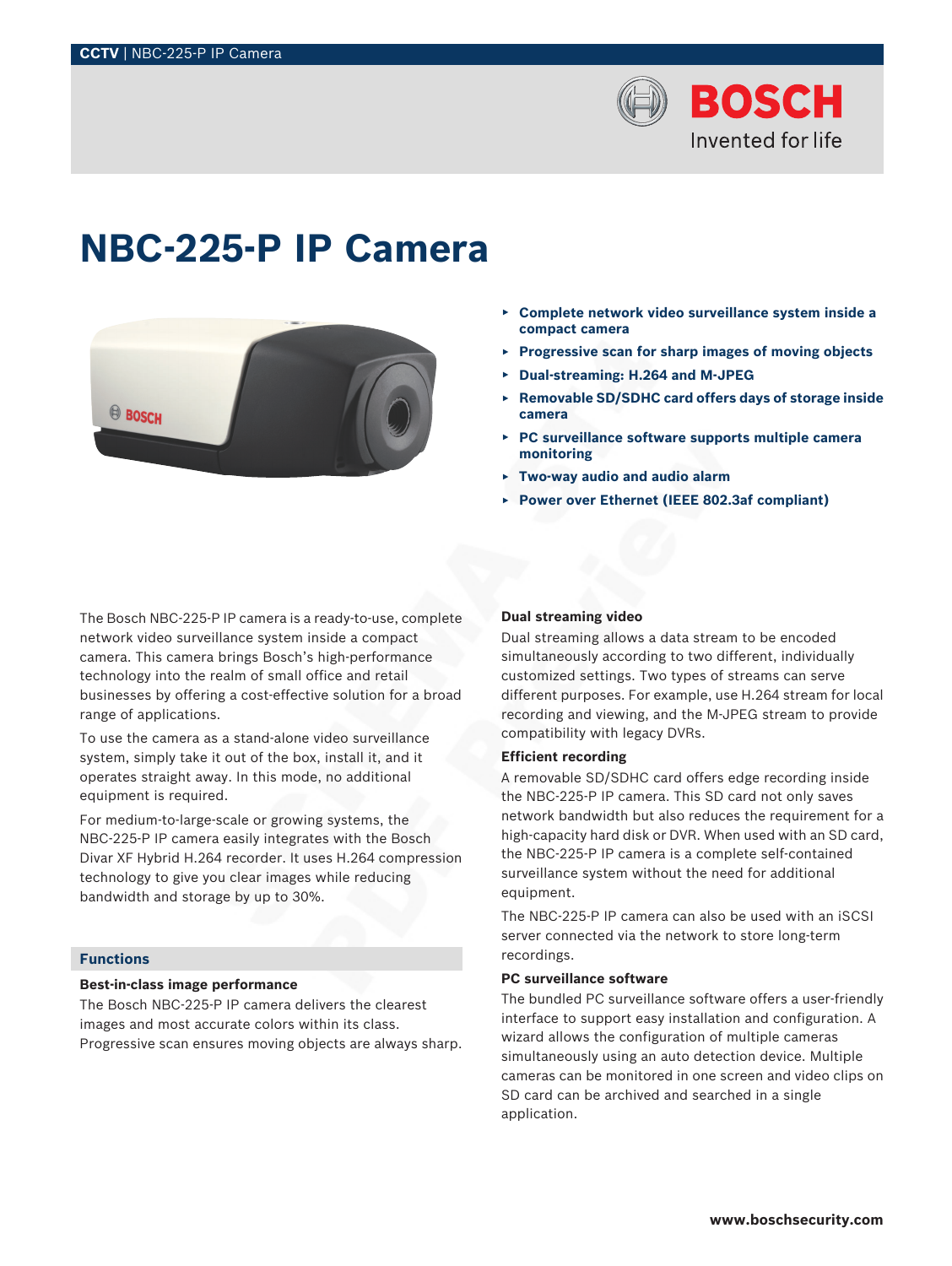#### **Two-way audio and audio alarm**

Two-way audio allows remote users to listen in on an area and communicate messages to visitors or intruders via an external loudspeaker (not included). Audio detection can be used to generate an alarm if needed.

#### **Tamper and motion detection**

A wide range of configuration options is available for alarms signaling camera tampering. A built-in algorithm for detecting movement in the video can also be used for alarm signaling.

#### **Wide system compatibility**

The latest Open Network Video Interface Forum (ONVIF) standard ensures compatibility with other surveillance products. The NBC‑225‑P IP camera is ONVIF-ready. This will contribute to a reduction in future upgrade or migration costs.

## **Power-over-Ethernet**

Power for the camera can be supplied via a Power-over-Ethernet (IEEE 802.3af) compliant network cable connection. With this configuration, only a single cable connection is required to view, power, and control the camera.

| <b>Certifications and Approvals</b> |                                                       |  |  |  |  |
|-------------------------------------|-------------------------------------------------------|--|--|--|--|
| Safety                              | EU: EN 60950-1: 2006.<br>Reference IEC 60950-1:2005   |  |  |  |  |
|                                     | US: UL 60950-1:<br>1st edition dated October 31, 2007 |  |  |  |  |
|                                     | Canada: CAN/CSA-C22.2 NO. 60950-1-03                  |  |  |  |  |
| <b>FMC</b>                          | EN 50130-4:1995 + A1:1998 + A2:2003                   |  |  |  |  |
|                                     | FCC Part15 Subpart B, Class B                         |  |  |  |  |
|                                     | EMC directive 2004/108/EC                             |  |  |  |  |
|                                     | EN 55022 class B                                      |  |  |  |  |
|                                     | EN 61000-3-2:2006                                     |  |  |  |  |
|                                     | EN 61000-3-3: 1995+A1:2001+A2:2005                    |  |  |  |  |
|                                     | EN 55024                                              |  |  |  |  |
|                                     | AS/NZS CISPR 22 (equal to CISPR 22)                   |  |  |  |  |
|                                     | ICES-003 Class B                                      |  |  |  |  |
|                                     | FN 50121-4:2006                                       |  |  |  |  |
| Product Certifica-<br>tions         | CE, FCC, UL, cUL, C-tick, CB, VCCI, KCC               |  |  |  |  |
|                                     |                                                       |  |  |  |  |

Power supply CE, UL, cUL, PSE, CCC

#### **Installation/Configuration Notes**

#### **Connections**



|                | 1/O           |
|----------------|---------------|
| $\mathfrak{D}$ | Power 12 VDC  |
| 3              | Ethernet RJ45 |
|                | Audio Line-in |
| h              | Reset         |
|                | .             |

6 Audio Line-out

## **Dimensions**



123 (4.84)

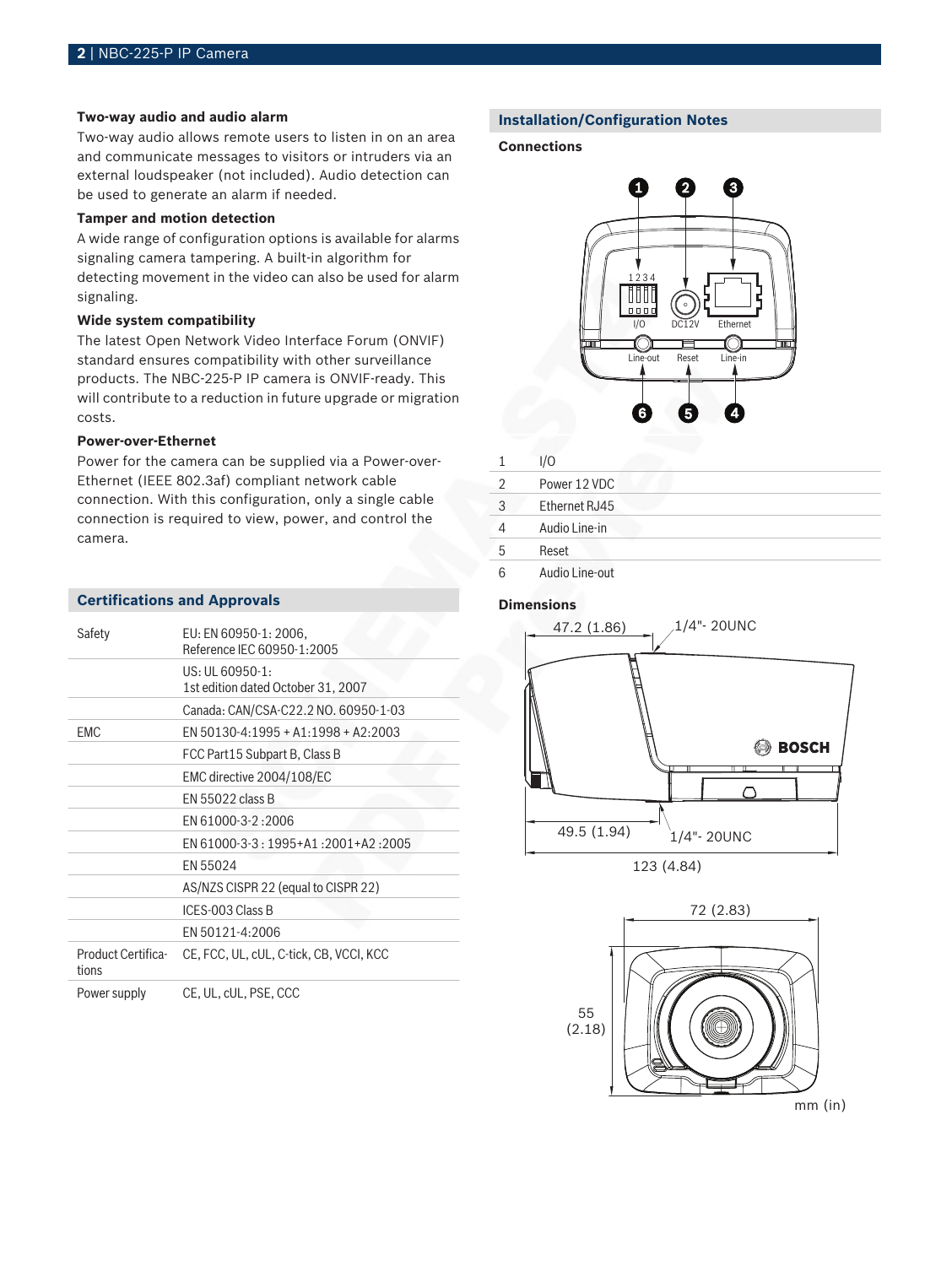## **Parts Included**

| <b>Quantity Component</b>                        |
|--------------------------------------------------|
| NBC-225-P IP camera with integrated lens         |
| Quick Installation Guide                         |
| CD ROM with BVIP Lite Suite and documentation    |
| Camera mount kit                                 |
| SD card (warranty provided by card manufacturer) |
| Universal power supply with US, EU and UK plug   |

### **Technical Specifications**

#### **Power**

| Input voltage           | +12 VDC or<br>Power-over-Ethernet                                        |  |
|-------------------------|--------------------------------------------------------------------------|--|
| Power consumption       | $3.36 W$ (max)                                                           |  |
| Video                   |                                                                          |  |
| Sensor type             | 1/ <sub>4</sub> -inch CMOS                                               |  |
| Sensor pixels           | 640 x 480                                                                |  |
| Sensitivity             | 1.0 lux at F2.8                                                          |  |
| Video resolution        | VGA, QVGA                                                                |  |
| Video compression       | H.264 MP (Main Profile); H.264 BP+<br>(Baseline Profile Plus); M-JPEG    |  |
| Frame rate              | 30/25 fps: all resolutions, dual stream                                  |  |
| Lens                    |                                                                          |  |
| Lens type               | Fixed 4.9 mm, F2.8                                                       |  |
| Lens mount              | <b>Board mounted</b>                                                     |  |
| <b>Connection</b>       |                                                                          |  |
| Alarm input             | +9 to 30 VDC                                                             |  |
| Relay out               | 24 VAC/VDC, 1 A                                                          |  |
| <b>Audio</b>            |                                                                          |  |
| Audio input             | Built-in microphone                                                      |  |
|                         | Line in jack connector                                                   |  |
| Audio output            | Line out jack connector                                                  |  |
| Audio communication     | Two-way, full duplex                                                     |  |
| Audio compression       | G.711                                                                    |  |
| <b>Local Storage</b>    |                                                                          |  |
| SD card slot            | Supports up to 32 GB SD/SDHC card                                        |  |
| Recording               | Continuous recording, ring recording.<br>alarm/events/schedule recording |  |
| <b>Software Control</b> |                                                                          |  |
| Unit configuration      | Via web browser or PC surveillance soft-<br>ware                         |  |

| Protocols                                            | HTTP, HTTPs, SSL, TCP, UDP, ICMP, RTSP,<br>RTP, RTCP, IGMPv2/v3, SMTP, FTP, DHCP<br>client, ARP, DNS, DDNS, NTP, SNMP |  |  |
|------------------------------------------------------|-----------------------------------------------------------------------------------------------------------------------|--|--|
| <b>Fthernet</b>                                      | 10/100 Base-T, auto-sensing, half/full du-<br>plex, RJ45                                                              |  |  |
| PoF                                                  | IEEE 802.3af compliant                                                                                                |  |  |
| <b>Mechanical</b>                                    |                                                                                                                       |  |  |
| Dimensions with lens<br>$(H \times W \times D)$      | 55 x 72 x 123 mm (2.18 x 2.83 x 4.84 in.)                                                                             |  |  |
| Weight (with lens)                                   | Approx. 177 g (0.39 lb)                                                                                               |  |  |
| Mounting                                             | $\frac{1}{4}$ -inch mounting socket on top and bottom                                                                 |  |  |
| <b>Environmental</b>                                 |                                                                                                                       |  |  |
| Operating temperature<br>Camera                      | 0 °C to +50 °C (+32 °F to +122 °F)                                                                                    |  |  |
| Operating temperature<br>Universal Power Supply Unit | 0 °C to +40 °C (+32 °F to +104 °F)                                                                                    |  |  |
| Storage temperature                                  | $-20$ °C to +70 °C ( $-4$ °F to +158 °F)                                                                              |  |  |
| Humidity                                             | 10% to 80% relative humidity (non con-<br>densing)                                                                    |  |  |

## **Ordering Information**

**Network**

| NBC-225-PIP Camera<br>IP Camera System including fixed lens, mount<br>and power supply                                             | <b>NBC-225-P</b> |
|------------------------------------------------------------------------------------------------------------------------------------|------------------|
| <b>Accessories</b>                                                                                                                 |                  |
| LTC 9348/00 Series Indoor Dome Housings<br>for cameras/lens to 216 mm $(8.5 \text{ in})$ , ceiling<br>mount, tinted, metal backbox | LTC9348/00       |
| <b>UHI-SBG-0 Series Indoor Housing</b><br>For camera/lens lengths up to 210 mm<br>$(8.2 \text{ in.})$                              | <b>UHI-SBG-0</b> |
| <b>Software Options</b>                                                                                                            |                  |
| <b>MVC-FAPEX</b><br>Archive Player Exporter license                                                                                | <b>MVC-FAPEX</b> |



Ph: 07 3881 2060